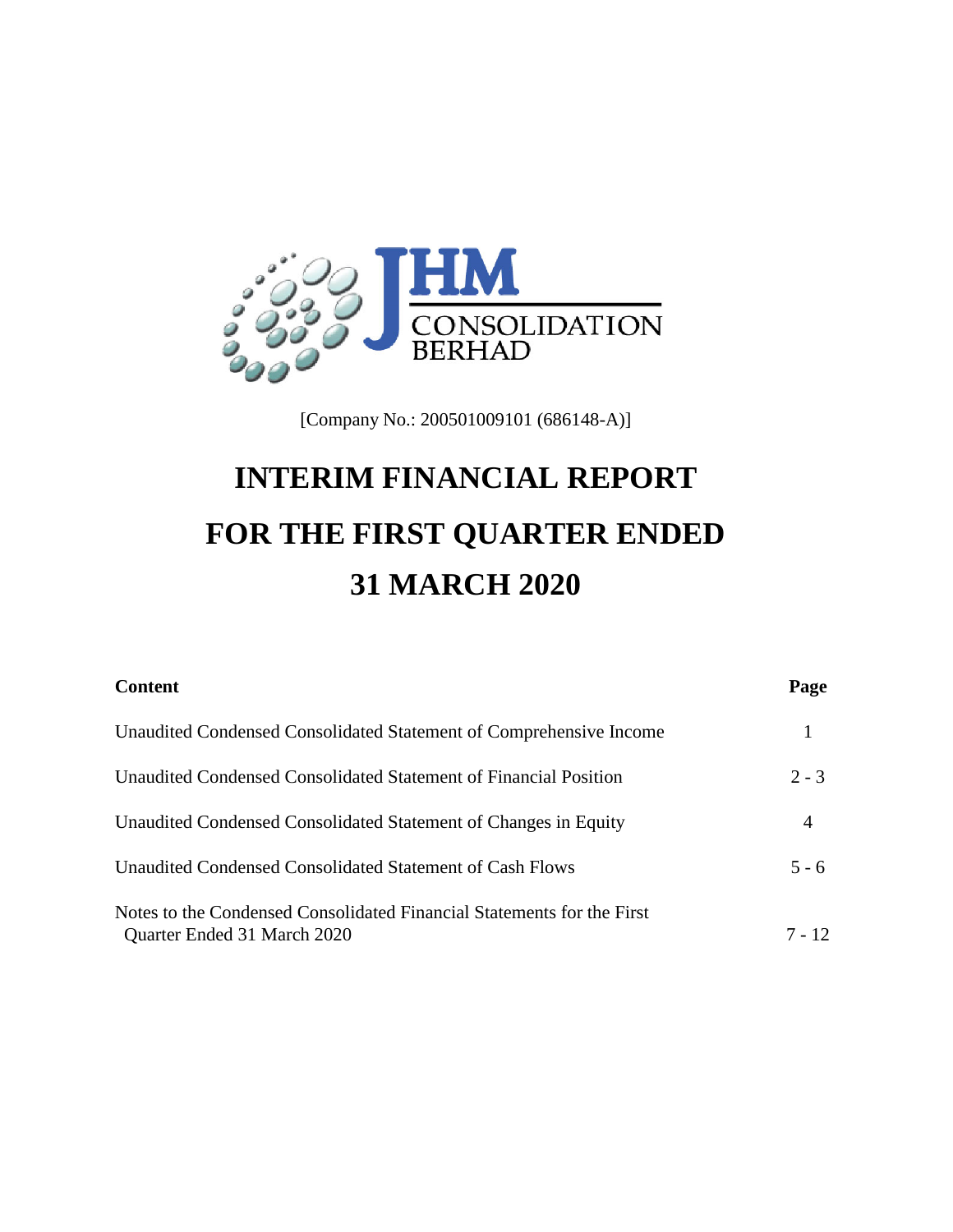# **FOR THE FIRST QUARTER ENDED 31 MARCH 2020 CONDENSED CONSOLIDATED STATEMENT OF COMPREHENSIVE INCOME UNAUDITED INTERIM FINANCIAL REPORT**

|                                                                                               | (Unaudited)                                                  | <b>Individual Quarter</b><br>(Unaudited)<br><b>Preceding Year</b> |                                                                   | <b>Cumulative Quarter</b><br>(Unaudited)<br><b>Preceding Year</b> |  |
|-----------------------------------------------------------------------------------------------|--------------------------------------------------------------|-------------------------------------------------------------------|-------------------------------------------------------------------|-------------------------------------------------------------------|--|
|                                                                                               | <b>Current</b><br><b>Quarter</b><br>31.3.20<br><b>RM'000</b> | Corresponding<br>Quarter<br>31.3.19<br><b>RM'000</b>              | <b>Current Year</b><br><b>To Date</b><br>31.3.20<br><b>RM'000</b> | Corresponding<br><b>Period</b><br>31.3.19<br><b>RM'000</b>        |  |
| Revenue                                                                                       | 48,537                                                       | 60,562                                                            | 48,537                                                            | 60,562                                                            |  |
| Cost of sales                                                                                 | (40, 639)                                                    | (44,216)                                                          | (40, 639)                                                         | (44,216)                                                          |  |
| Gross profit                                                                                  | 7,898                                                        | 16,346                                                            | 7,898                                                             | 16,346                                                            |  |
| Other operating income                                                                        | 666                                                          | 971                                                               | 666                                                               | 971                                                               |  |
| Administrative expenses                                                                       | (1,648)                                                      | (5,679)                                                           | (1,648)                                                           | (5,679)                                                           |  |
| Operating profit                                                                              | 6,916                                                        | 11,638                                                            | 6.916                                                             | 11,638                                                            |  |
| Finance costs                                                                                 | (544)                                                        | (561)                                                             | (544)                                                             | (561)                                                             |  |
| Profit before tax                                                                             | 6,372                                                        | 11,077                                                            | 6,372                                                             | 11,077                                                            |  |
| Tax expenses                                                                                  | (1,084)                                                      | (2,689)                                                           | (1,084)                                                           | (2,689)                                                           |  |
| Total comprehensive income for the period                                                     | 5,288                                                        | 8,388                                                             | 5,288                                                             | 8,388                                                             |  |
| Profit/(loss) attributable to:<br>-Owners of the parent<br>-Non-controlling interests ("NCI") | 5,288                                                        | 8,388                                                             | 5,288                                                             | 8,388                                                             |  |
|                                                                                               | 5,288                                                        | 8,388                                                             | 5,288                                                             | 8,388                                                             |  |
| Earnings per share attributable to<br>owners of the parent (sen):                             |                                                              |                                                                   |                                                                   |                                                                   |  |
| - Basic                                                                                       | 0.95                                                         | 1.43                                                              | 0.95                                                              | 1.43                                                              |  |

# **Notes:**

The Condensed Consolidated Statement of Comprehensive Income should be read in conjunction with the Group's audited financial statements for the financial year ended 31 December 2019 and the accompanying explanatory notes attached to this report.

\* Negligible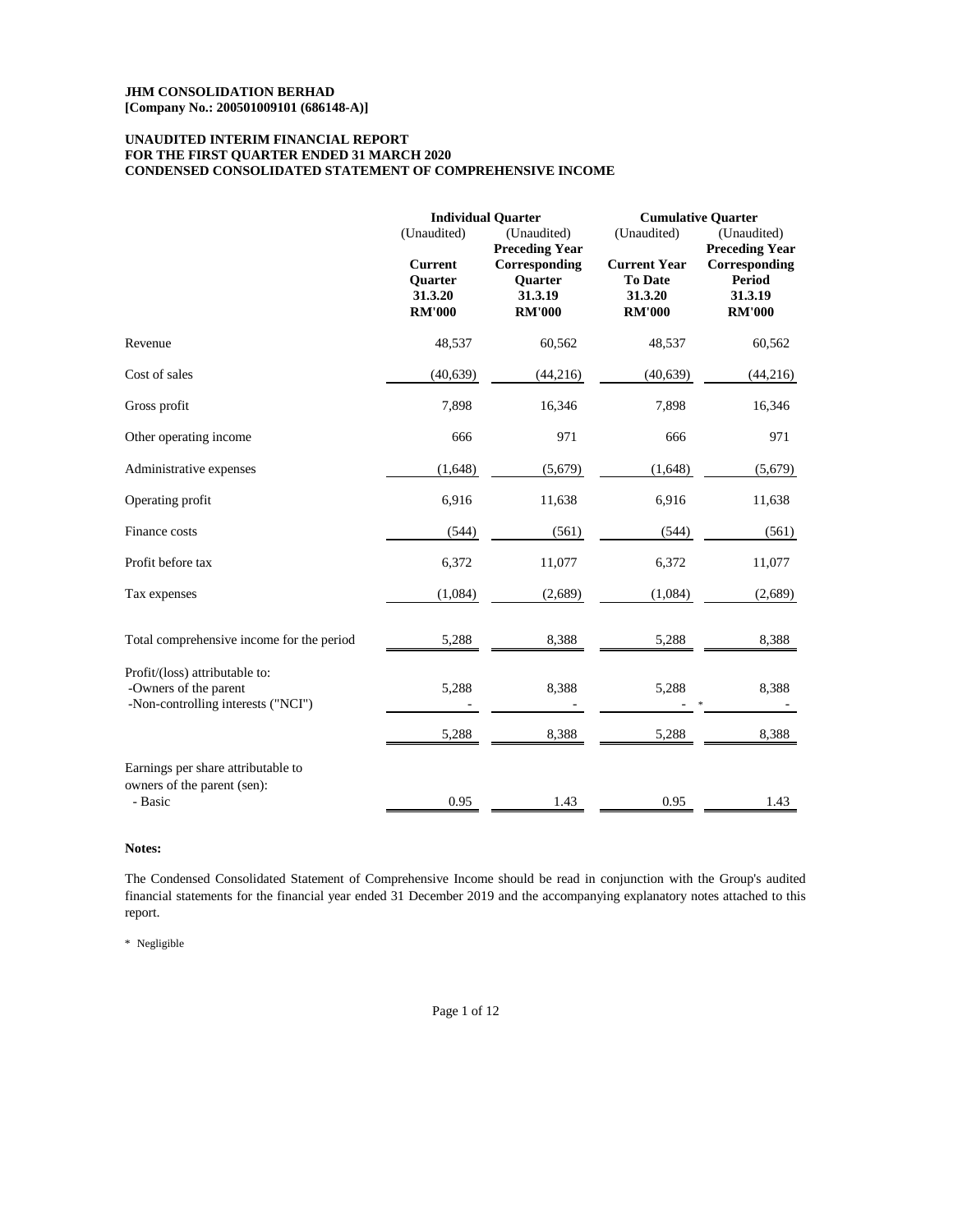# **CONDENSED CONSOLIDATED STATEMENT OF FINANCIAL POSITION UNAUDITED INTERIM FINANCIAL REPORT FOR THE FIRST QUARTER ENDED 31 MARCH 2020**

|                                             |             | (Unaudited)<br>At End<br>of Current<br><b>Year to Date</b><br>31.3.20 | (Audited)<br>At End<br>of Preceding<br><b>Financial Year</b><br>31.12.19 |
|---------------------------------------------|-------------|-----------------------------------------------------------------------|--------------------------------------------------------------------------|
| <b>ASSETS</b>                               | <b>Note</b> | <b>RM'000</b>                                                         | <b>RM'000</b>                                                            |
| Non-current assets                          |             |                                                                       |                                                                          |
| Property, plant and equipment               |             | 92,900                                                                | 88,441                                                                   |
| Right-of-use assets                         |             | 2,620                                                                 | 2,819                                                                    |
| Goodwill on Consolidation                   |             | 21,532                                                                | 21,532                                                                   |
|                                             |             | 117,052                                                               | 112,792                                                                  |
| <b>Current assets</b>                       |             |                                                                       |                                                                          |
| <b>Inventories</b>                          |             | 33,104                                                                | 31,239                                                                   |
| Trade receivables                           |             | 95,830                                                                | 103,401                                                                  |
| Other receivables, deposits and prepayments |             | 2,934                                                                 | 3,774                                                                    |
| Tax recoverable                             |             | 255                                                                   | 158                                                                      |
| Cash and cash equivalents                   |             | 44,955                                                                | 54,446                                                                   |
|                                             |             | 177,078                                                               | 193,018                                                                  |
| <b>TOTAL ASSETS</b>                         |             | 294,130                                                               | 305,810                                                                  |
| <b>EQUITY AND LIABILITIES</b>               |             |                                                                       |                                                                          |
| Share capital                               |             | 113,231                                                               | 113,231                                                                  |
| Retained profits                            |             | 106,648                                                               | 104,148                                                                  |
| Capital reserve                             |             | (15,957)                                                              | (15,957)                                                                 |
|                                             |             | 203,922                                                               | 201,422                                                                  |
| Non controlling interests                   |             | 500                                                                   |                                                                          |
| <b>Total equity</b>                         |             | 204.422                                                               | 201.422                                                                  |
| <b>Non-current liabilities</b>              |             |                                                                       |                                                                          |
| <b>Borrowings</b>                           | 22          | 34,687                                                                | 33,682                                                                   |
| Lease liabilities                           |             | 1,665                                                                 | 1,814                                                                    |
| Deferred tax liabilities                    |             | 1,149                                                                 | 1,141                                                                    |
| <b>Current liabilities</b>                  |             | 37,501                                                                | 36,637                                                                   |
| Trade payables                              |             | 26,137                                                                | 25,394                                                                   |
| Contract liabilities                        |             | 121                                                                   | 251                                                                      |
| Other payables and accruals                 |             | 11,695                                                                | 14,656                                                                   |
| <b>Borrowings</b>                           | 22          | 12,756                                                                | 24,547                                                                   |
| Lease liabilities                           |             | 649                                                                   | 672                                                                      |
| Refund liabilities                          |             |                                                                       | 83                                                                       |
| Tax payables                                |             | 849                                                                   | 2,148                                                                    |
|                                             |             | 52,207                                                                | 67,751                                                                   |
| <b>Total liabilities</b>                    |             | 89,708                                                                | 104,388                                                                  |
| TOTAL EQUITY AND LIABILITIES                |             | 294,130                                                               | 305,810                                                                  |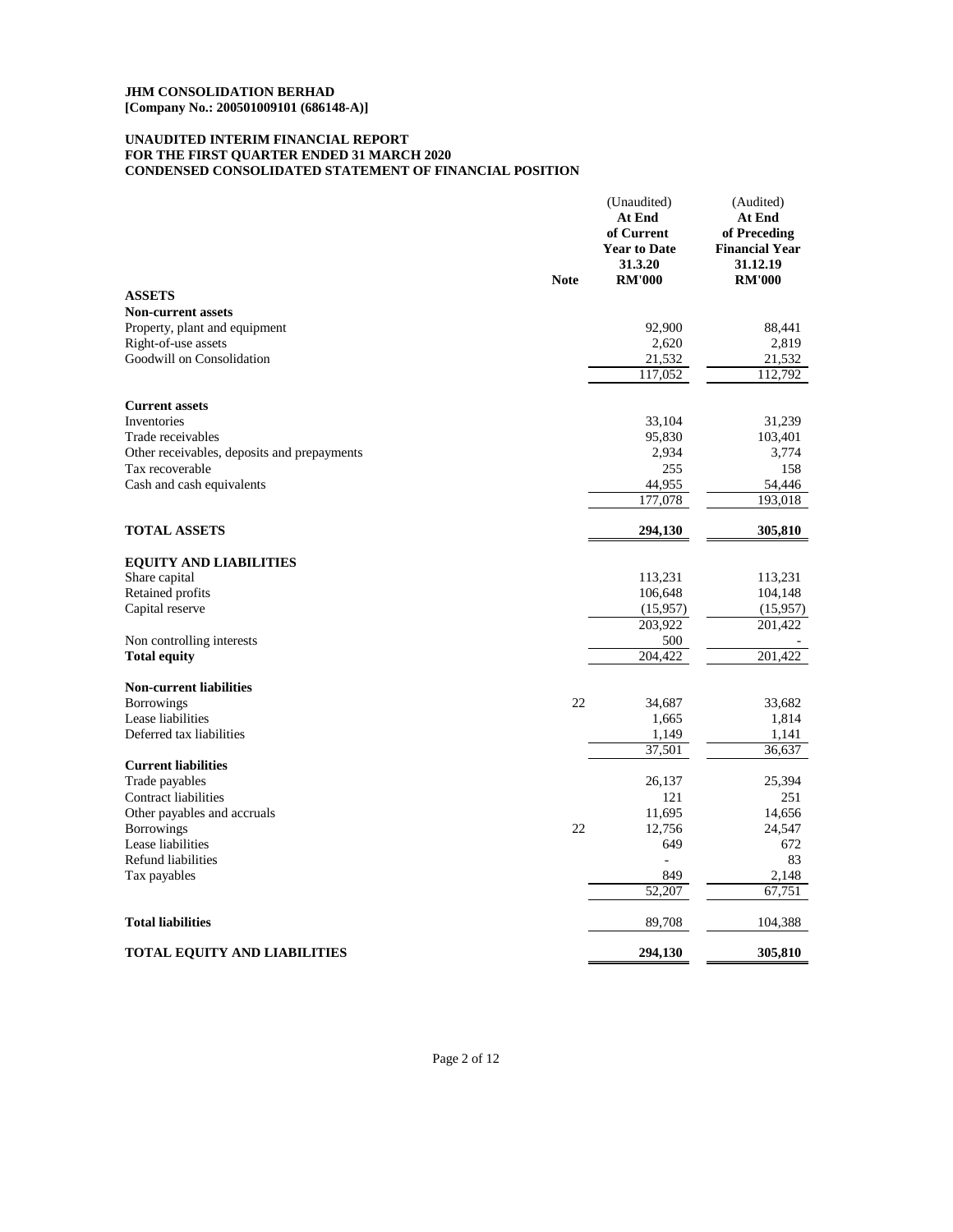# **CONDENSED CONSOLIDATED STATEMENT OF FINANCIAL POSITION UNAUDITED INTERIM FINANCIAL REPORT FOR THE FIRST QUARTER ENDED 31 MARCH 2020**

|                           | (Unaudited)<br>At End<br>of Current<br><b>Year to Date</b><br>31.3.20<br><b>RM'000</b> | (Audited)<br>At End<br>of Preceding<br><b>Financial Year</b><br>31.12.19<br><b>RM'000</b> |
|---------------------------|----------------------------------------------------------------------------------------|-------------------------------------------------------------------------------------------|
| Net assets per share (RM) | 0.37                                                                                   | 0.36                                                                                      |

**Note:**

The Condensed Consolidated Statement of Financial Position should be read in conjunction with the Group's audited financial statements for the financial year ended 31 December 2019 and the accompanying explanatory notes attached to this report.

**[ Remainder page intentionally left blank ]**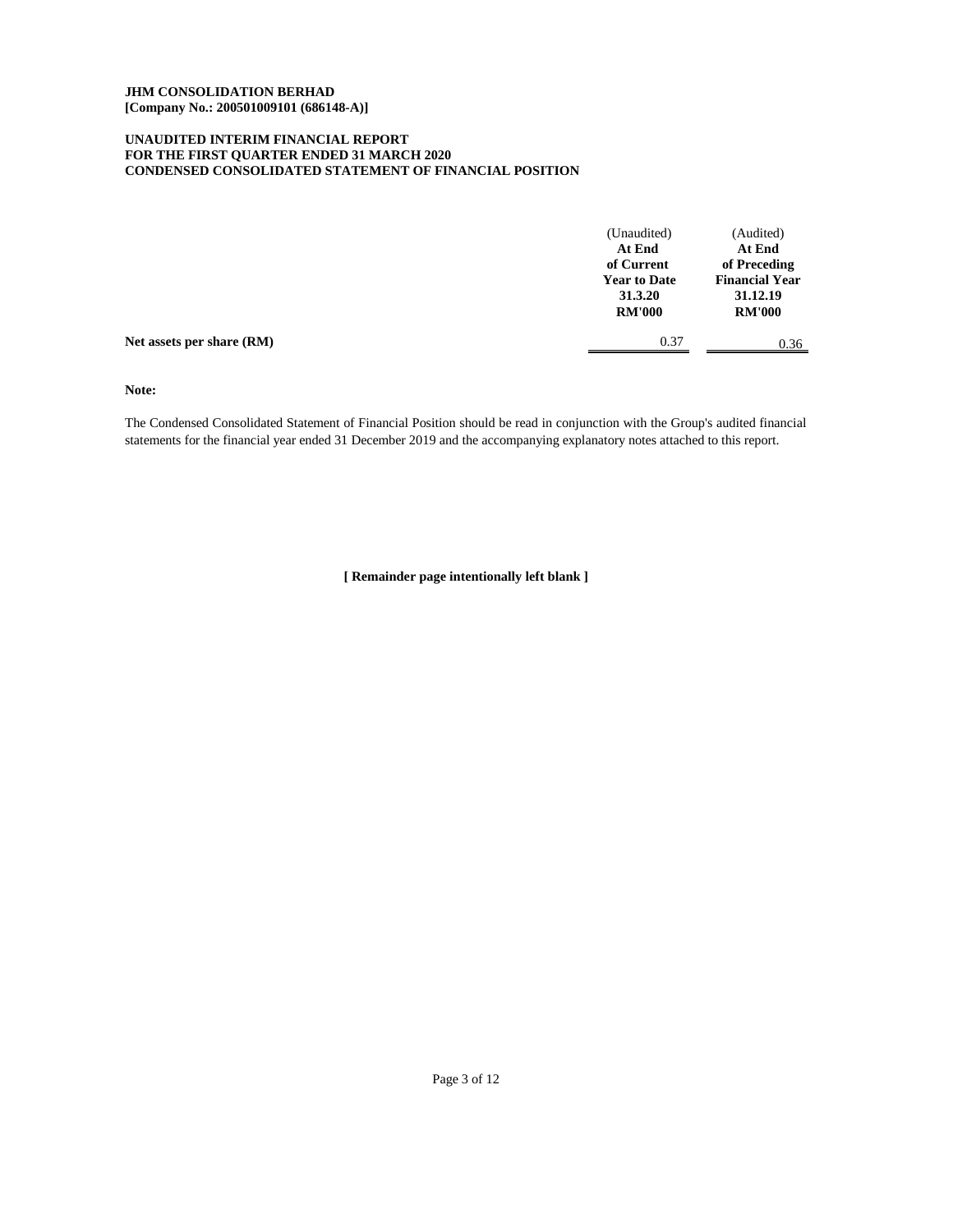# **UNAUDITED INTERIM FINANCIAL REPORT FOR THE FIRST QUARTER ENDED 31 MARCH 2020 CONDENSED CONSOLIDATED STATEMENT OF CHANGES IN EQUITY**

|                                                                                              |                                       | ------------- Non distributable -------------   ---- Distributable ---- |                                         |                                          |                               |                                                             |                                      |
|----------------------------------------------------------------------------------------------|---------------------------------------|-------------------------------------------------------------------------|-----------------------------------------|------------------------------------------|-------------------------------|-------------------------------------------------------------|--------------------------------------|
|                                                                                              | <b>Share Capital</b><br><b>RM'000</b> | <b>Share Premium</b><br><b>RM'000</b>                                   | <b>Capital Reserve</b><br><b>RM'000</b> | <b>Retained Profits</b><br><b>RM'000</b> | <b>Total</b><br><b>RM'000</b> | <b>Non-Controlling</b><br><b>Interests</b><br><b>RM'000</b> | <b>Total Equity</b><br><b>RM'000</b> |
| <b>Balance as at 1 January 2020</b>                                                          | 113,231                               |                                                                         | (15,957)                                | 104,148                                  | 201,422                       | $\qquad \qquad -$                                           | 201,422                              |
| Total comprehensive income for the period                                                    | $\overline{\phantom{a}}$              | ٠                                                                       | $\overline{\phantom{a}}$                | 5,288                                    | 5,288                         | $\overline{\phantom{a}}$                                    | 5,288                                |
| Transaction with owners:<br>Issuance of share to Non-controlling interest<br>of a subsidiary |                                       |                                                                         |                                         |                                          |                               | 500                                                         | 500                                  |
| Dividend Paid                                                                                |                                       |                                                                         |                                         | (2,788)                                  | (2,788)                       |                                                             | (2,788)                              |
| Balance as at 31 March 2020                                                                  | 113,231                               | $\sim$                                                                  | (15,957)                                | 106,648                                  | 203,922                       | 500                                                         | 204,422                              |
|                                                                                              |                                       |                                                                         |                                         |                                          |                               |                                                             |                                      |
| Balance as at 1 January 2019                                                                 | 113,231                               | $\overline{\phantom{a}}$                                                | (15,957)                                | 84,834                                   | 182,108                       | $\overline{a}$                                              | 182,108                              |
| Total comprehensive income for the period                                                    |                                       |                                                                         |                                         | 8,388                                    | 8,388                         | $\overline{\phantom{a}}$                                    | 8,388                                |
| Transaction with owners:<br>Dividend Paid                                                    | $\overline{\phantom{a}}$              |                                                                         | $\overline{\phantom{a}}$                | (2,788)                                  | (2,788)                       |                                                             | (2,788)                              |
| Balance as at 31 March 2019                                                                  | 113,231                               | $\overline{\phantom{a}}$                                                | (15,957)                                | 90,434                                   | 187,708                       | $\overline{\phantom{a}}$                                    | 187,708                              |

**Note:**

The Condensed Consolidated Statement of Changes in Equity should be read in conjunction with the Group's audited financial statements for the financial year ended 31 December 2019 and the accompanying explanatory notes attached to this report.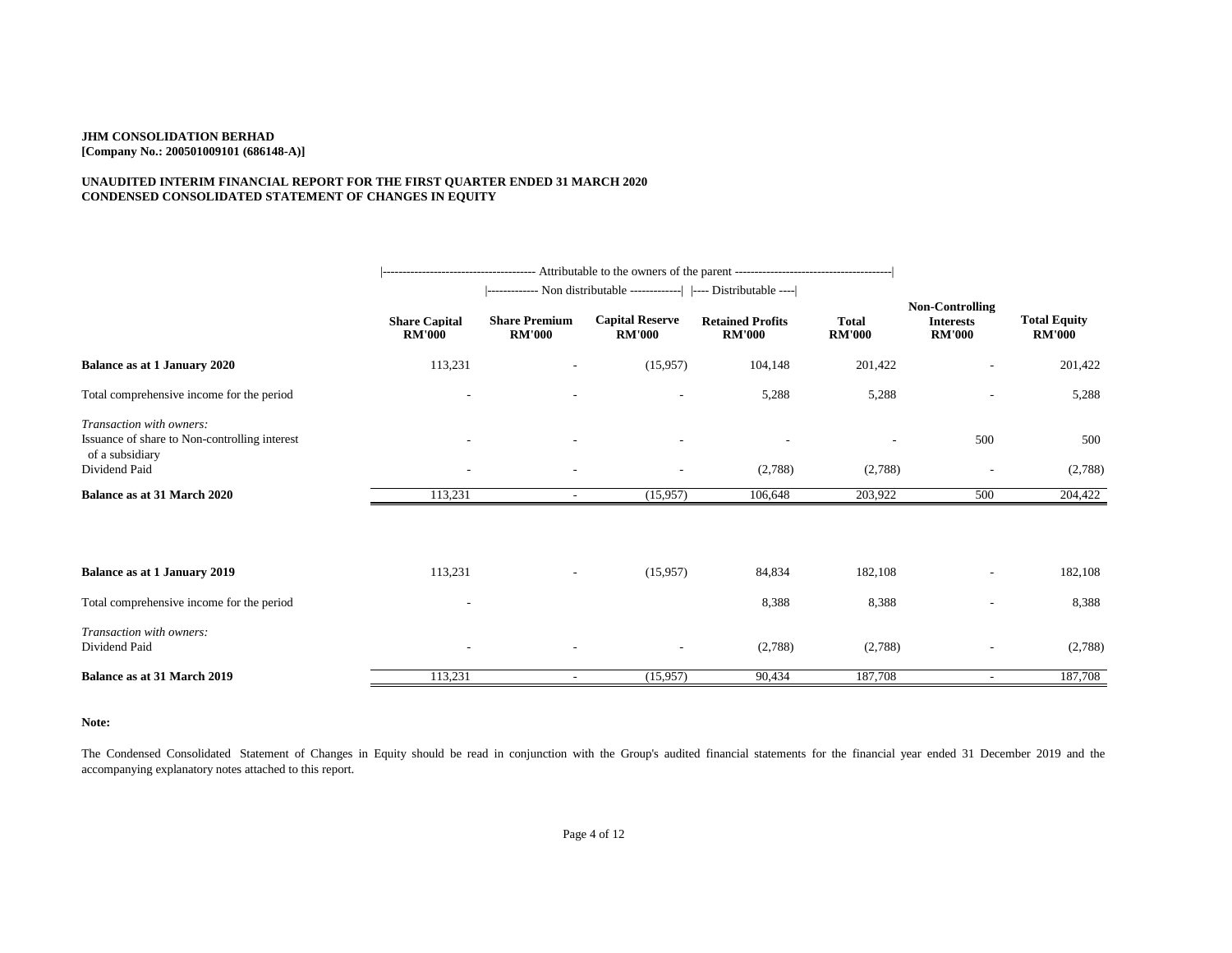# **UNAUDITED INTERIM FINANCIAL REPORT CONDENSED CONSOLIDATED STATEMENT OF CASH FLOWS FOR THE FIRST QUARTER ENDED 31 MARCH 2020**

|                                                        | (Unaudited)                                                       | (Unaudited)<br><b>Preceding Year</b>                |  |
|--------------------------------------------------------|-------------------------------------------------------------------|-----------------------------------------------------|--|
|                                                        | <b>Current Year</b><br><b>To Date</b><br>31.3.20<br><b>RM'000</b> | Corresponding<br>Period<br>31.3.19<br><b>RM'000</b> |  |
| <b>CASH FLOWS FROM OPERATING ACTIVITIES</b>            |                                                                   |                                                     |  |
| Profit before taxation                                 | 6,372                                                             | 11,077                                              |  |
| Adjustments for:                                       |                                                                   |                                                     |  |
| -Non cash items                                        | (1,690)                                                           | 3.636                                               |  |
| -Interest expense                                      | 516                                                               | 540                                                 |  |
| -Interest income                                       | (125)                                                             | (354)                                               |  |
| Operating profit before working capital changes        | 5,073                                                             | 14,899                                              |  |
| Decrease/(Increase) in inventories                     | (1,247)                                                           | (4,025)                                             |  |
| Increase in receivables                                | 12,979                                                            | 1,777                                               |  |
| (Decrease)/Increase in payables                        | (3,229)                                                           | (7, 812)                                            |  |
| Cash generated from operations                         | 13,576                                                            | 4,839                                               |  |
| Net income tax paid                                    | (2, 463)                                                          | (1,095)                                             |  |
| Interest paid                                          | (516)                                                             | (540)                                               |  |
| Net cash generated from operating activities           | 10,597                                                            | 3,204                                               |  |
| <b>CASH FLOWS FROM INVESTING ACTIVITIES</b>            |                                                                   |                                                     |  |
| Interest received                                      | 125                                                               | 354                                                 |  |
| Proceed from disposal of property, plant and equipment | 3                                                                 | 33                                                  |  |
| Purchase of property, plant and equipment*             | (3, 459)                                                          | (1, 114)                                            |  |
| Net cash used in investing activities                  | (3,331)                                                           | (727)                                               |  |
| <b>CASH FLOWS FROM FINANCING ACTIVITIES</b>            |                                                                   |                                                     |  |
| Payment of hire purchase loans                         | (1, 392)                                                          | (1, 356)                                            |  |
| Payment of lease liabilities                           | (200)                                                             | (160)                                               |  |
| Repayment of trade financing                           | (10, 883)                                                         | (101)                                               |  |
| Repayment of term loans                                | (605)                                                             | (266)                                               |  |
| Proceeds from issuance of share to NCI of a subsidiary | 500                                                               |                                                     |  |
| Payment of Dividend                                    | (2,788)                                                           | (2,788)                                             |  |
| Net cash from financing activities                     | (15,368)                                                          | (4,671)                                             |  |
| NET INCREASE IN CASH AND CASH EQUIVALENTS              | (8,102)                                                           | (2, 194)                                            |  |
| CASH AND CASH EQUIVALENTS AT BEGINNING                 | 45,480                                                            | 45,236                                              |  |
| CASH AND CASH EQUIVALENTS AT END                       | 37,378                                                            | 43,042                                              |  |
|                                                        |                                                                   |                                                     |  |
| The cash and Cash equivalents are represented by:      |                                                                   |                                                     |  |
| Cash and cash equivalents                              | 44,955                                                            | 49,326                                              |  |
| Less: Fixed deposits pledged to licensed bank          | (5,005)                                                           | (4, 848)                                            |  |
|                                                        | 39,950                                                            | 44,478                                              |  |
| Less: Bank overdraft                                   | (2,572)<br>37,378                                                 | (1, 436)<br>43,042                                  |  |
|                                                        |                                                                   |                                                     |  |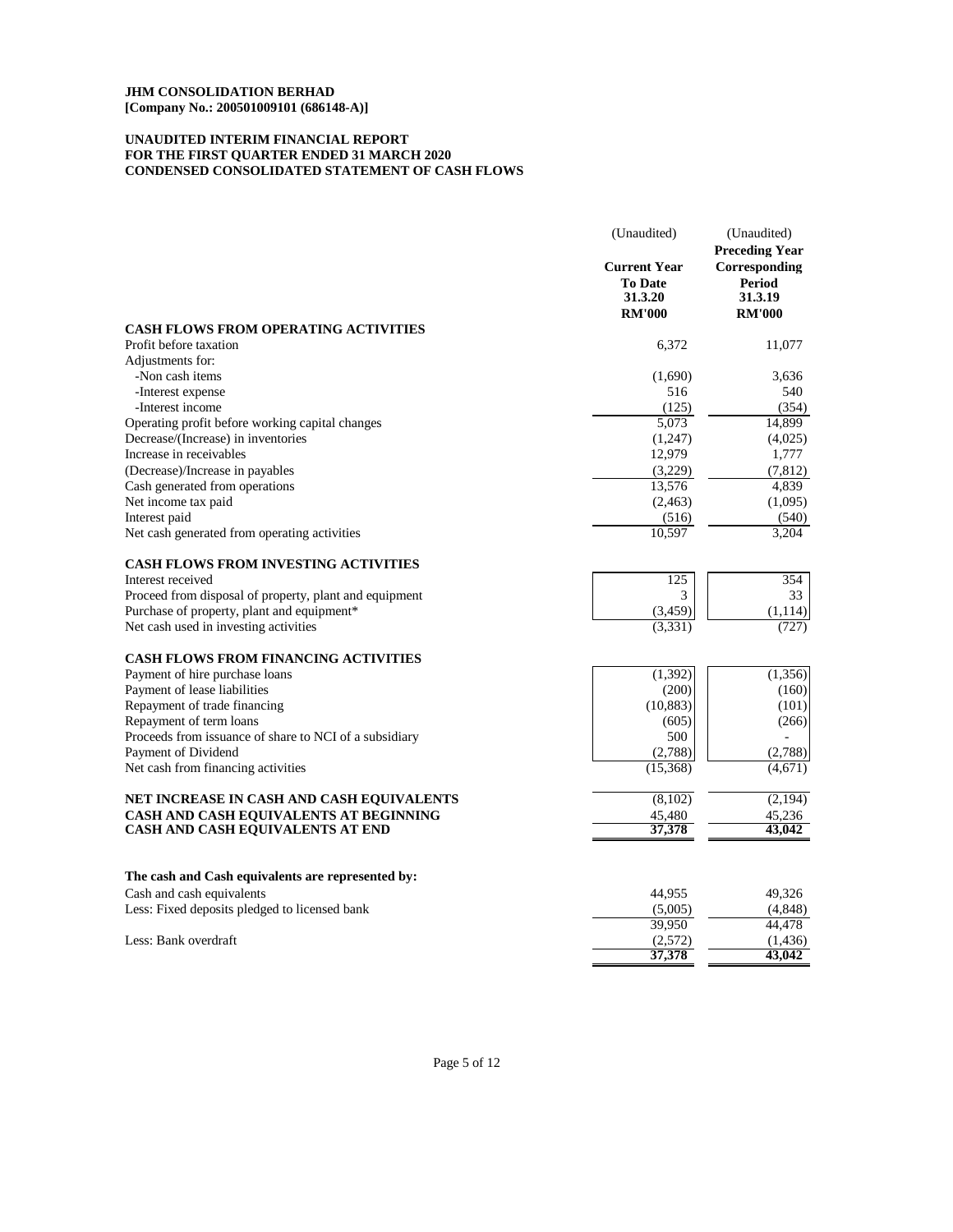# **UNAUDITED INTERIM FINANCIAL REPORT FOR THE FIRST QUARTER ENDED 31 MARCH 2020 CONDENSED CONSOLIDATED STATEMENT OF CASH FLOWS**

|                                             | (Unaudited)                                                       | (Unaudited)<br><b>Preceding Year</b>                |
|---------------------------------------------|-------------------------------------------------------------------|-----------------------------------------------------|
|                                             | <b>Current Year</b><br><b>To Date</b><br>31.3.20<br><b>RM'000</b> | Corresponding<br>Period<br>31.3.19<br><b>RM'000</b> |
| * Purchase of property, plant and equipment |                                                                   |                                                     |
| Total acquisition cost                      | 6.942                                                             | 1,244                                               |
| Acquired under finance lease                | (3,483)                                                           | (130)                                               |
| Total cash acquisition                      | 3,459                                                             | 1,114                                               |

**Note:**

The Condensed Consolidated Statement of Cash Flows should be read in conjunction with the Group's audited financial statements for the financial year ended 31 December 2019 and the accompanying explanatory notes attached to this report.

**[ Remainder page intentionally left blank ]**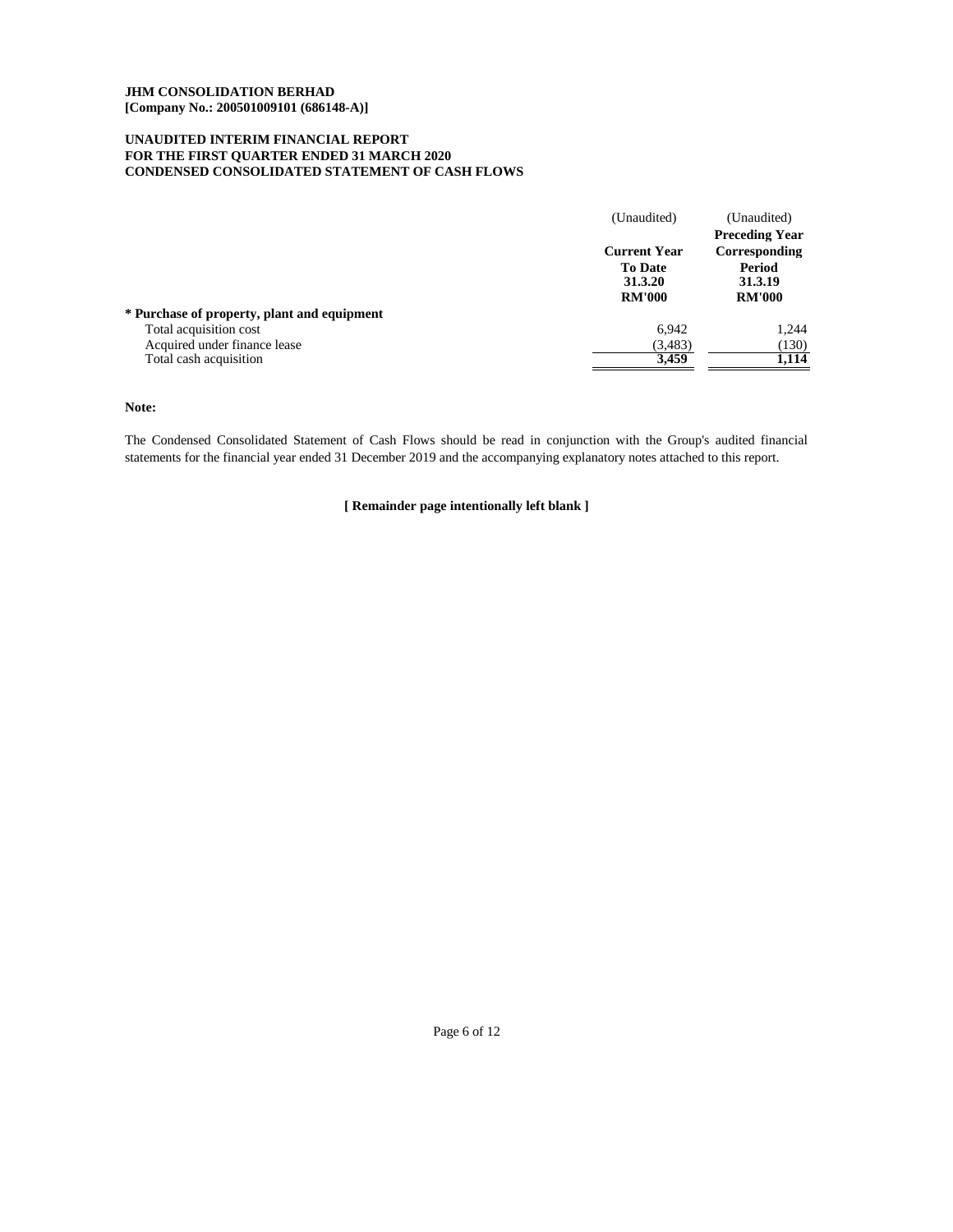## **NOTES TO THE CONDENSED CONSOLIDATED FINANCIAL STATEMENTS FOR FIRST QUARTER ENDED 31 MARCH 2020**

### **1. Basis Of Preparation**

The condensed consolidated interim financial statements ("Report") are unaudited and have been prepared in accordance with Malaysian Financial Reporting Standards ("MFRS") 134: Interim Financial Reporting and paragraph 9.22 of the Listing Requirements of Bursa Malaysia Securities Berhad.

This condensed report should be read in conjunction with the audited financial statements for the financial year ended 31 December 2019. The explanatory notes attached to this Report provide an explanation of events and transactions that are significant to an understanding of the changes in the financial position and performance of the Group since the financial year ended 31 December 2019.

The accounting policies adopted for this Report are consistent with those of the last audited financial statements for the financial year ended ("FYE") 31 December 2019.

The adoption of the new/amended MFRS and its amendments does not give rise to any adjustment to the opening balances of retained profit of prior and current years or changes in comparatives.

#### **2. Auditors' Report on Preceding Annual Financial Statements**

The auditors' report on the financial statements of the Group for the FYE 31 December 2019 were not subject to any audit qualification.

#### **3. Seasonality or Cyclicality Factors**

The Group's operations were not materially affected by any major seasonal or cyclical changes during the financial year and the current quarter under review.

#### **4. Unusual Items**

There were no unusual items affecting assets, liabilities, equity, net income or exceptional items for the current quarter to date under review.

#### **5. Material Changes in Estimates of Amounts Reported**

There were no material changes in the estimates used for the preparation of this interim financial report.

## **6. Debt and Equity Securities**

There were no issuance, cancellations, repurchases, resale and repayment of debt and equity securities for the current quarter under review.

## **7. Dividend Paid**

The Company had declared the fourth interim single tier dividend of 0.5 cents per share amounting to RM2,788,000 in respect of the financial year ended 31 December 2019 which was paid on 31 March 2020.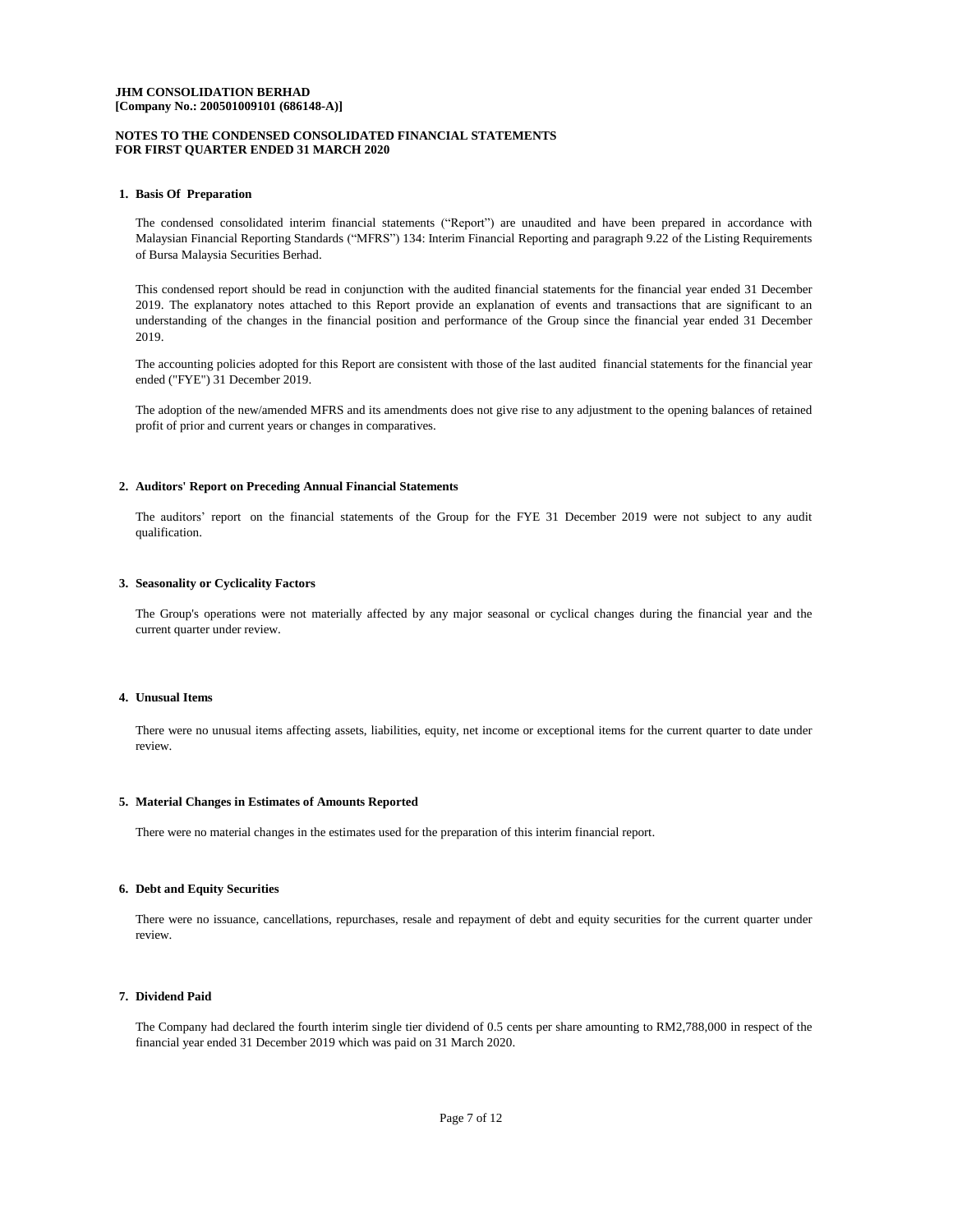## **[Company No.: 200501009101 (686148-A)] JHM CONSOLIDATION BERHAD**

# **NOTES TO THE CONDENSED CONSOLIDATED FINANCIAL STATEMENTS FOR FIRST QUARTER ENDED 31 MARCH 2020**

#### **8. Segmental Information**

Segmental information is presented in respect of the Group's business segments.

## **Results for the Year-To-Date ended 31 March 2020**

|                                 | <b>Automotive</b><br><b>RM'000</b> | $\langle$ -------------- Manufacturing -------------- $>$<br><b>Industrial</b><br><b>RM'000</b> | <b>Others</b><br><b>RM'000</b> | <b>Investment</b><br>Holding<br><b>RM'000</b> | Adjustment<br><b>RM'000</b> | Total<br><b>RM'000</b> |
|---------------------------------|------------------------------------|-------------------------------------------------------------------------------------------------|--------------------------------|-----------------------------------------------|-----------------------------|------------------------|
| <b>Segment Revenue</b>          |                                    |                                                                                                 |                                |                                               |                             |                        |
| Revenue from external customers | 28,609                             | 19,650                                                                                          | 75                             | 203                                           |                             | 48,537                 |
| Inter-segment revenue           | 3.369                              | 371                                                                                             | $\overline{\phantom{a}}$       | 129                                           | (3,869)                     |                        |
| Total revenue                   | 31,978                             | 20,021                                                                                          | 75                             | 332                                           | (3,869)                     | 48,537                 |
| <b>Segment Results</b>          | 5,200                              | 2,341                                                                                           | (614)                          | (136)                                         | ۰                           | 6,791                  |
| Interest income                 |                                    |                                                                                                 |                                |                                               |                             | 125                    |
| Interest expense                |                                    |                                                                                                 |                                |                                               |                             | (544)                  |
| Profit before tax               |                                    |                                                                                                 |                                |                                               |                             | 6.372                  |
| Tax expenses                    |                                    |                                                                                                 |                                |                                               |                             | (1,084)                |
| Net profit for the period       |                                    |                                                                                                 |                                |                                               |                             | 5,288                  |

#### **Results for the Year-To-Date ended 31 March 2019**

|                                 | $\langle$ -------------- Manufacturing -<br>------------- > |                                    |                                | Investment               |                             |                               |
|---------------------------------|-------------------------------------------------------------|------------------------------------|--------------------------------|--------------------------|-----------------------------|-------------------------------|
|                                 | <b>Automotive</b><br><b>RM'000</b>                          | <b>Industrial</b><br><b>RM'000</b> | <b>Others</b><br><b>RM'000</b> | Holding<br><b>RM'000</b> | Adjustment<br><b>RM'000</b> | <b>Total</b><br><b>RM'000</b> |
| <b>Segment Revenue</b>          |                                                             |                                    |                                |                          |                             |                               |
| Revenue from external customers | 41,203                                                      | 18.974                             | 61                             | 324                      |                             | 60.562                        |
| Inter-segment revenue           | 3,736                                                       | 623                                |                                | 2,129                    | (6, 488)                    |                               |
| Total revenue                   | 44.939                                                      | 19.597                             | 61                             | 2,453                    | (6, 488)                    | 60,562                        |
| <b>Segment Results</b>          | 9,888                                                       | 2.003                              | (392)                          | (236)                    |                             | 11,263                        |
| Interest income                 |                                                             |                                    |                                |                          |                             | 354                           |
| Interest expense                |                                                             |                                    |                                |                          |                             | (540)                         |
| Profit before tax               |                                                             |                                    |                                |                          |                             | 11,077                        |
| Tax expenses                    |                                                             |                                    |                                |                          |                             | (2,689)                       |
| Net profit for the period       |                                                             |                                    |                                |                          |                             | 8,388                         |

## **9. Valuation of Property, Plant and Equipment**

There has been no revaluation of property, plant and equipment during the quarter ended 31 March 2020.

As at 31 March 2020, all property, plant and equipment were stated at cost less accumulated depreciation.

#### **10. Significant Events After the Reporting Period**

There were no significant events subsequent to the end of the current quarter under review and up to the date of this announcement, except for the Movement Control Order ("MCO") that implemented by Malaysia government on 18 March 2020 in response to the COVID-19 pandemic in the country.

On 26 March 2020, subsidiary that located at Kulim, namely Mace Instrumentation Sdn Bhd received approval from Ministry of International Trade and Industry ("MITI") to operate at 20% of its headcount capacity. The operation remain halted for rest of the subsidiaries from 18 March 2020 until mid of April 2020. All the subsidiaries were allowed to operate at 50% headcount capacity starting from mid of April 2020 and full capacity starting from 29 April 2020 under strict Standard Operating Procedures ("SOP").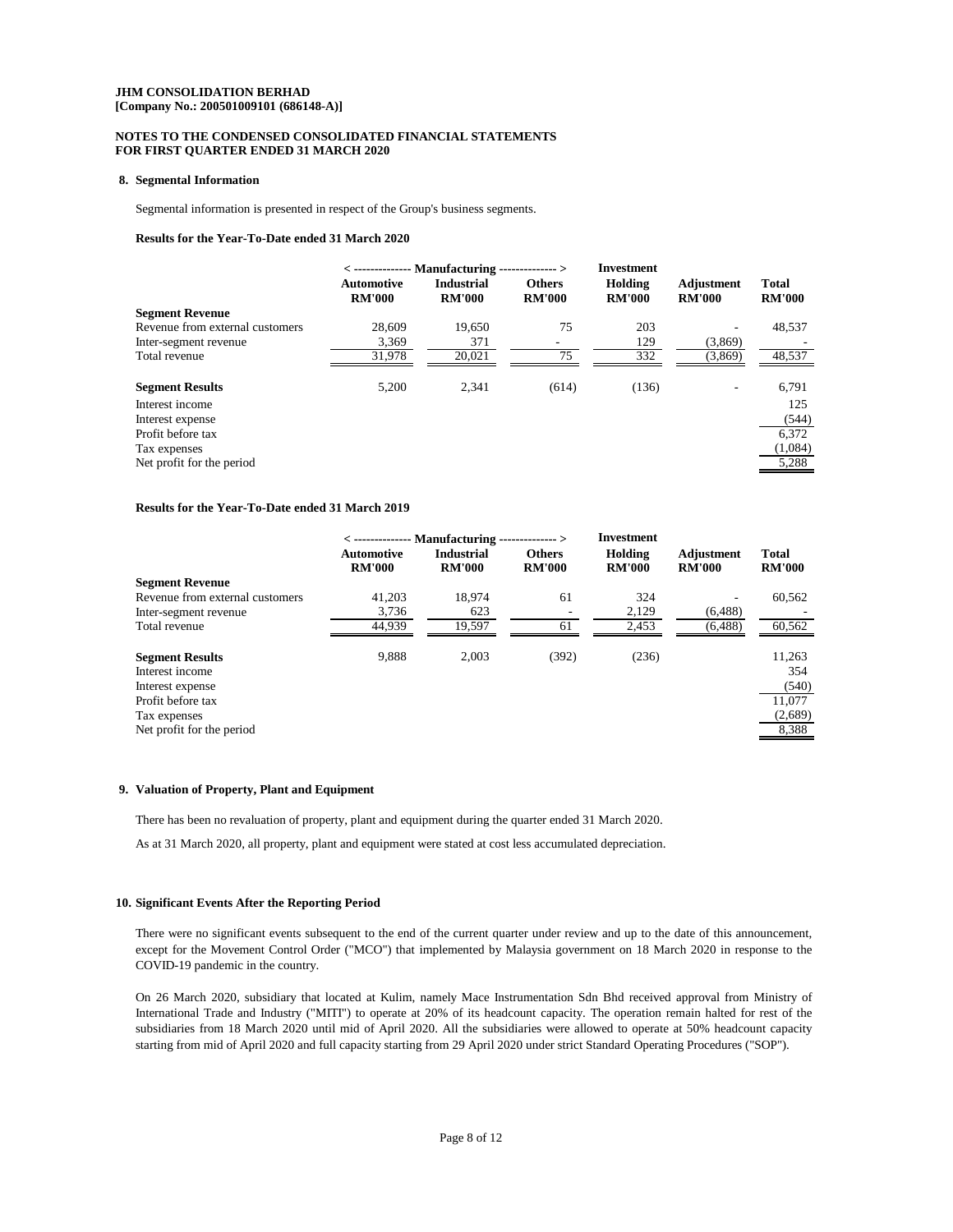#### **NOTES TO THE CONDENSED CONSOLIDATED FINANCIAL STATEMENTS FOR FIRST QUARTER ENDED 31 MARCH 2020**

#### **11. Changes in the Composition of the Group**

There were no changes in the composition of the Group for the current quarter under review.

#### **12. Contingent Liabilities and Contingent Assets**

There were no material changes in contingent liabilities or contingent assets since the last annual balance sheet as at 31 December 2019.

## **13. Capital Commitments**

| Authorised and contracted but not provided for : | <b>RM'000</b> |
|--------------------------------------------------|---------------|
| Purchase of property, plant and equipment        | 16.000        |

#### **14. Review of Results for the Quarter and Year to Date**

|                                                                 | <b>Current Quarter</b><br>& Year<br><b>To-Date</b><br>31.03.2020 | <b>Preceding Year</b><br>Corresponding<br><b>Period</b><br>31.03.2019 | <b>Changes</b> |               |
|-----------------------------------------------------------------|------------------------------------------------------------------|-----------------------------------------------------------------------|----------------|---------------|
|                                                                 | <b>RM'000</b>                                                    | <b>RM'000</b>                                                         | <b>RM'000</b>  | $\frac{0}{0}$ |
| Revenue                                                         | 48,537                                                           | 60,562                                                                | (12,025)       | $-19.86%$     |
| Operating profit                                                | 6.916                                                            | 11,638                                                                | (4, 722)       | $-40.57%$     |
| Profit before tax                                               | 6,372                                                            | 11,077                                                                | (4,705)        | $-42.48%$     |
| Profit after tax ("PAT")                                        | 5,288                                                            | 8,388                                                                 | (3,100)        | $-36.96%$     |
| Profit attributable to ordinary equity<br>holders of the parent | 5,288                                                            | 8,388                                                                 | (3,100)        | $-36.96%$     |

The Group posted a revenue and PAT of RM48.54 million and RM5.29 million respectively in the financial period ended 31 March 2020 ("FPE 2020"). This represent a decrease in revenue and PAT of 19.86% and 36.96% respectively compared to the Financial period ended 31 March 2019 ("FPE 2019").

The Group recorded lower revenue for the quarter under review as compared with the corresponding quarter last year. This was mainly attributable to the softening of demand in the automotive segment, raw material supply chain disruption due to lockdown in China from January 2020 onwards and the implemantation of MCO in Malaysia on 18 March 2020.

Lower revenue coupled by the unabsorbed overheads during MCO period has resulted in lower PAT for the current quarter under review as compared to the corresponding quarter last year.

#### **15. Comparison With Immediate Preceding Quarter's Results**

|                                                | <b>INDIVIDUAL QUARTER</b>             |               |                                |           |  |
|------------------------------------------------|---------------------------------------|---------------|--------------------------------|-----------|--|
|                                                | 31.12.19<br><b>Changes</b><br>31.3.20 |               |                                |           |  |
|                                                | <b>RM'000</b>                         | <b>RM'000</b> | <b>RM'000</b><br>$\frac{0}{0}$ |           |  |
| Revenue                                        | 48,537                                | 69,893        | (21, 356)                      | $-30.56%$ |  |
| Operating profit                               | 6.916                                 | 11.375        | (4, 459)                       | $-39.20%$ |  |
| Profit before tax ("PBT")                      | 6,372                                 | 10.748        | (4,376)                        | $-40.71%$ |  |
| Profit after tax ("PAT")                       | 5.288                                 | 7.734         | (2, 446)                       | $-31.63%$ |  |
| Profit attributable to ordinary equity holders |                                       |               |                                |           |  |
| of the parent                                  | 5,288                                 | 7.734         | (2.446)                        | $-31.63%$ |  |

The Group posted revenue and PAT of RM48.54 million and RM5.29 million respectively for the current quarter under review as compared to the revenue and PAT of RM69.89 million and RM7.73 million respectively for the immediate preceding quarter. The lower revenue was mainly due to raw materials supply chain being affected by the lockdown in China from January 2020 onwards and followed by the implemantation of MCO in Malaysia on 18 March 2020. The disruption of the production activities during MCO has resulted lower PAT for the current quarter under review.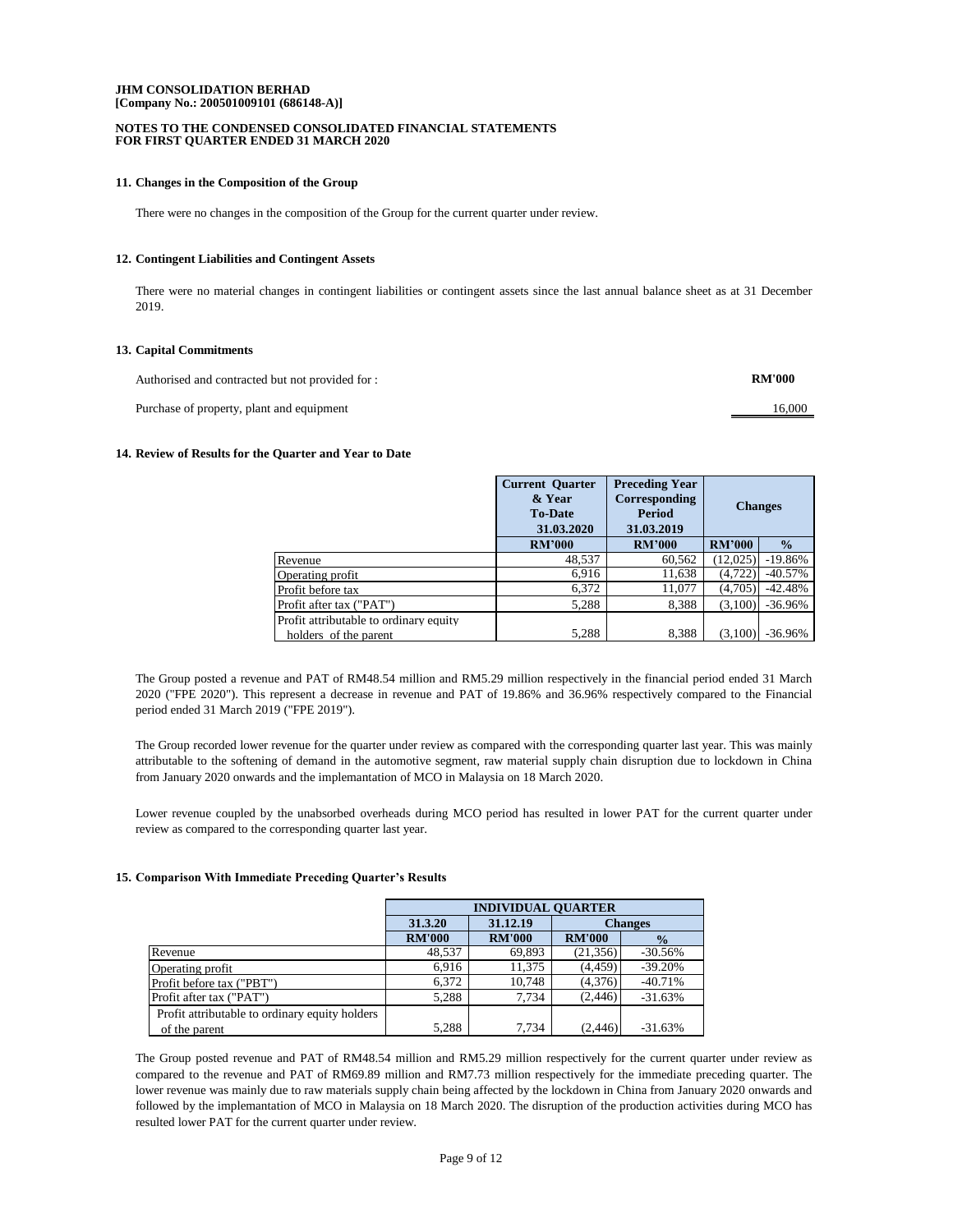## **FOR FIRST QUARTER ENDED 31 MARCH 2020 NOTES TO THE CONDENSED CONSOLIDATED FINANCIAL STATEMENTS**

## **16. Statement of Financial Position review**

|                               | As at         | As at         |               |                |
|-------------------------------|---------------|---------------|---------------|----------------|
|                               | 31.3.20       | 31.12.19      |               | <b>Changes</b> |
|                               | <b>RM'000</b> | <b>RM'000</b> | <b>RM'000</b> | <b>RM'000</b>  |
| Property, plant and equipment | 92,900        | 88.441        | 4.459         | 5.04%          |
| <b>Borrowings</b>             | 47.443        | 58.229        | (10.786)      | $-18.52%$      |

#### *Property, plant and equipm*

The increase was mainly due to the capital expenditure incurred for industrial segment.

#### *Borrowings*

Total borrowing recorded 18.52% decrease mainly due to settlement of short term borrowing by using internal generated fund.

## **17. Statement of Cash Flow review**

|                                       | As at         | As at         |                |               |
|---------------------------------------|---------------|---------------|----------------|---------------|
|                                       | 31.3.20       | 31.3.19       | <b>Changes</b> |               |
|                                       | <b>RM'000</b> | <b>RM'000</b> | <b>RM'000</b>  | $\frac{0}{0}$ |
| Net cash generated from operating     |               |               |                |               |
| activities                            | 10.597        | 3.204         | 7.393          | 230.74%       |
| Net cash used in investing activities | (3,331)       | (727)         | (2,604)        | 358.18%       |
| Net cash used in financing activities | (15,368)      | (4,671)       | (10,697)       | 229.01%       |

#### *Operating activities*

The Group's net cash generated from operating activities had improved from RM3.20 million for FPE 2019 to RM10.61 million for FPE 2020. This was mainly due to the collection from customers.

#### *Investing activities*

The net cash outflow in investing activities was mainly due to the acquisition of property, plant and equipment.

## *Financing activities*

The net cash outflow in financing activities was mainly attributable from the payment of dividend and repayment of trade financing of RM10.88 million.

#### **18. Commentary on Prospects**

Despite disruption of manufacturing activities during MCO period which has impacted the financial performance for the first half of the financial year ending 2020. However, the manufactuiring activities has returned to normal when MITI lifted the cap on the headcount utilisation at the end of April.

We remain optimistic for the period ahead as we have seen the demand in automotive and industrial segment has rebounded when US and Europe gradually reopens and production halts lifted.

## **19. Profit Forecast or Profit Guarantee**

Not applicable as no profit forecast or profit guarantee was announced or published.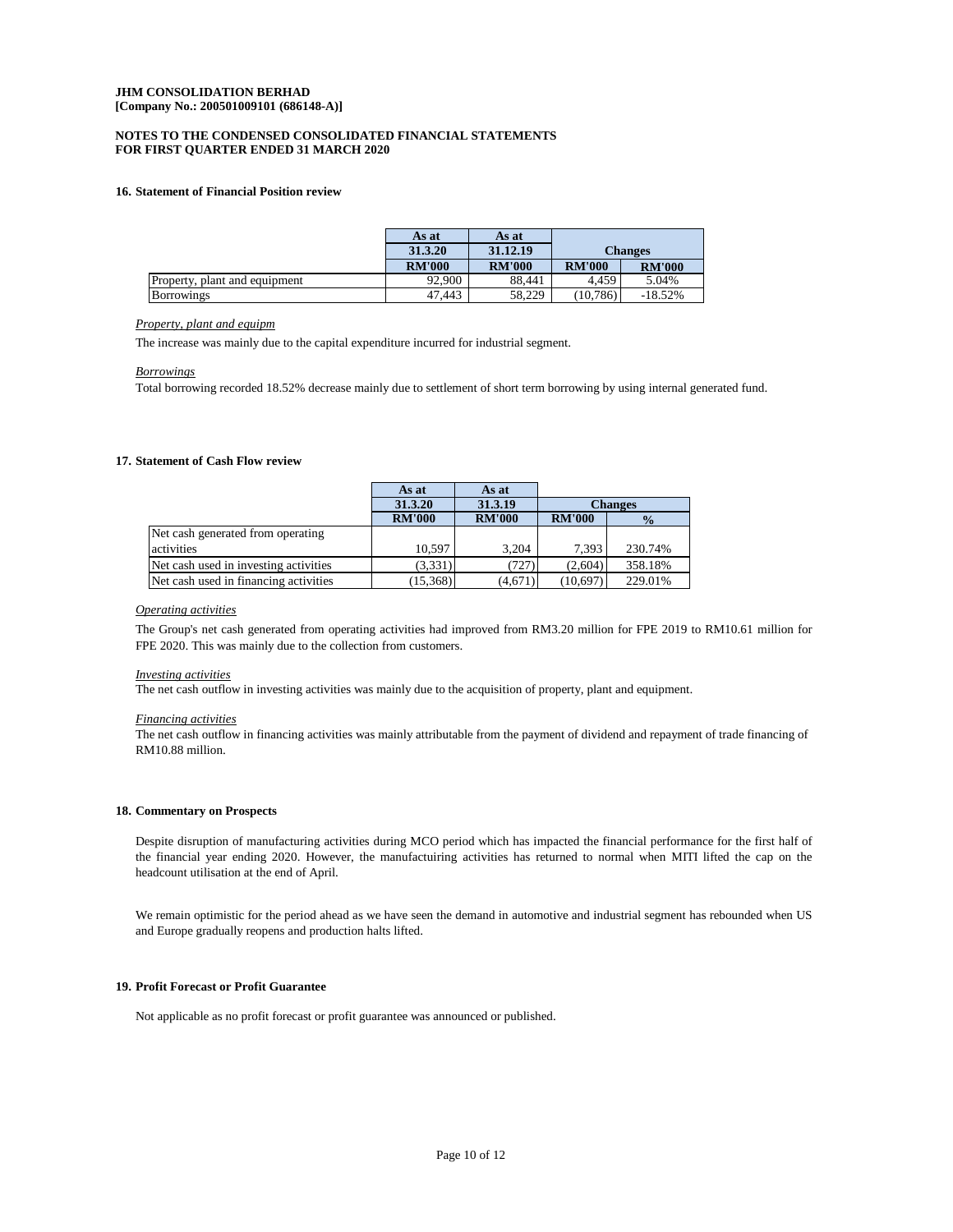### **NOTES TO THE CONDENSED CONSOLIDATED FINANCIAL STATEMENTS FOR FIRST QUARTER ENDED 31 MARCH 2020**

#### **20. Tax expenses**

| Tax expenses comprise the following:             | <b>Current Year</b><br><b>Ouarter</b><br>31.03.2020<br><b>RM'000</b> | <b>Current Year</b><br><b>To Date</b><br>31.03.2020<br><b>RM'000</b> |
|--------------------------------------------------|----------------------------------------------------------------------|----------------------------------------------------------------------|
| Based on results for the period<br>- Current tax | 1.084                                                                | 1.084                                                                |
|                                                  |                                                                      |                                                                      |

## **21. Corporate Proposals**

Save as below, there was no corporate proposal announced but not completed as at the date of this report.

The Company had on 31 December 2019 announced the following proposals:

(i) proposed transfer of the listing of and quotation for the entire issued share capital of JHM from the ACE Market to the Main Market of Bursa Malaysia Securities Berhad; and

(ii) proposed amendments to the Constitution of JHM to facilitate the implementation of the Proposed Transfer

On 31 March 2020, the Company announced that the application to the Securities Commission shall be extended for 3 months to 30 June 2020.

#### **22. Group Borrowings And Debt Securities**

Particulars of the Group's borrowings are as follow:-

|                       | As at 31 March 2020      |             |                  |             |                  |             |
|-----------------------|--------------------------|-------------|------------------|-------------|------------------|-------------|
|                       | <b>Short term</b>        |             | Long term        |             | <b>Total</b>     |             |
|                       | Foreign<br>'000'         | RM<br>'000' | Foreign<br>'000' | RM<br>'000' | Foreign<br>'000' | RM<br>'000' |
| Secured:              |                          |             |                  |             |                  |             |
| Hire purchase loans * |                          | 5,228       | ۰                | 14,819      | ۰                | 20,047      |
| Banker acceptance     |                          | 1,910       |                  |             | ۰                | 1,910       |
| Term Loan             |                          | 3,046       | ۰                | 19,868      | ۰                | 22,914      |
| <b>Unsecured:</b>     |                          |             |                  |             |                  |             |
| Bank overdraft        | $\overline{\phantom{a}}$ | 2,572       |                  |             | ۰                | 2,572       |
|                       |                          | 12,756      |                  | 34,687      |                  | 47,443      |

|                       | <b>As at 31 March 2019</b> |             |                          |             |                  |             |
|-----------------------|----------------------------|-------------|--------------------------|-------------|------------------|-------------|
|                       | <b>Short term</b>          |             | Long term                |             | <b>Total</b>     |             |
|                       | Foreign<br>'000'           | RM<br>'000' | Foreign<br>'000'         | RM<br>'000' | Foreign<br>'000' | RM<br>'000' |
| Secured:              |                            |             |                          |             |                  |             |
| Hire purchase loans * |                            | 5,573       |                          | 13,134      |                  | 18,707      |
| Banker acceptance     |                            | 7,496       | ۰                        |             | ۰                | 7,496       |
| Term Loan             |                            | 1,219       | ۰                        | 11,338      | ۰                | 12,557      |
| Unsecured:            |                            |             |                          |             |                  |             |
| Bank overdraft        |                            | 1,436       |                          |             |                  | 1,436       |
|                       |                            | 15,724      | $\overline{\phantom{0}}$ | 24,472      | $\blacksquare$   | 40,196      |

\* In the previous quarterly financial report, this was discribed as finance lease liabilities.